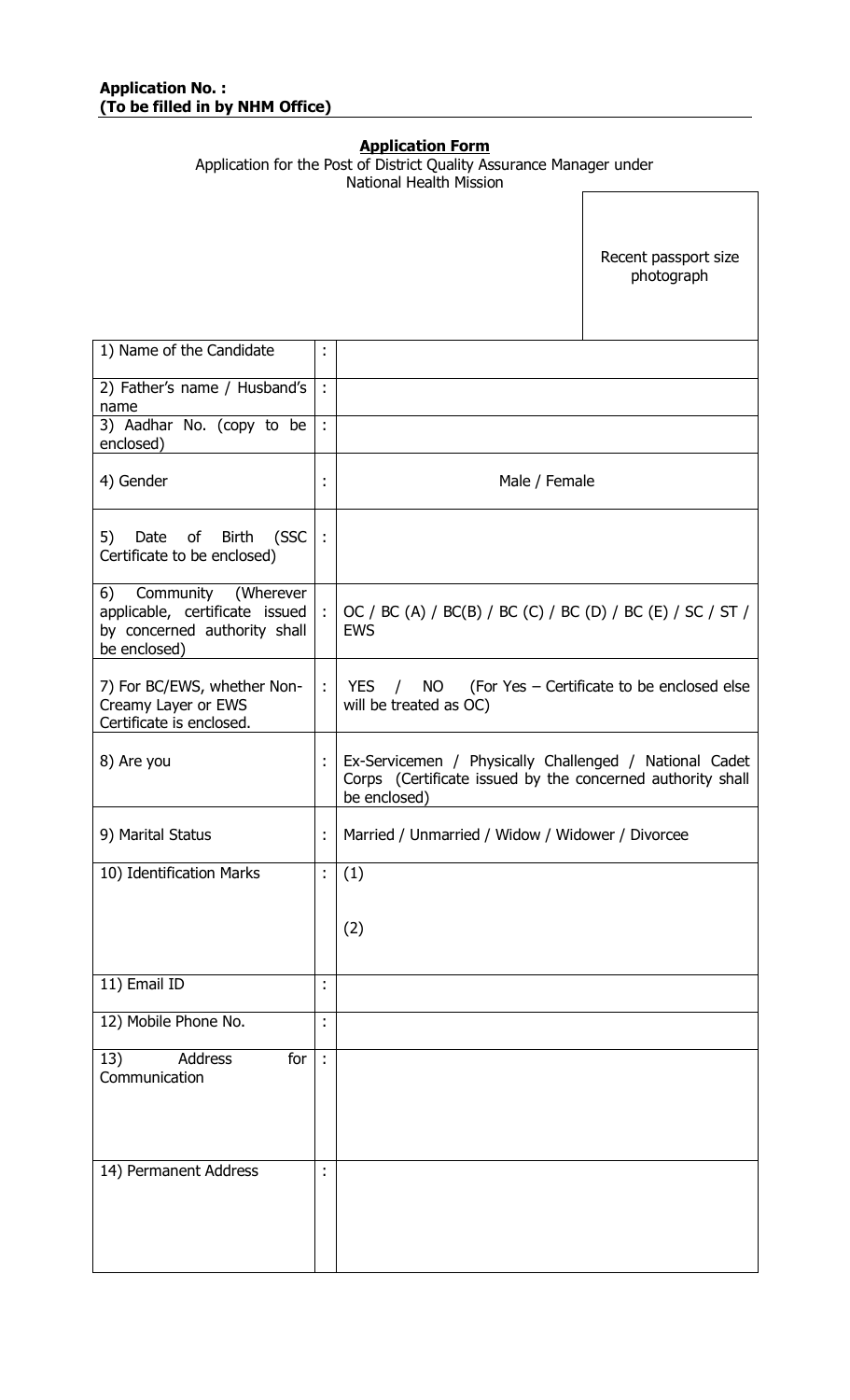15) SCHOOL STUDIES (copies of Bonafide Certificates to be enclosed for Regular studies / Residential Certificate to be enclosed for Private Studies)

| <b>Class</b>   | Year | <b>Completed   Name of the School</b> | .<br>Place of<br>the<br><b>School</b> | <b>District</b> | <b>Regular Study</b><br><b>Private</b><br><b>Study</b> |
|----------------|------|---------------------------------------|---------------------------------------|-----------------|--------------------------------------------------------|
| $\mathbf 1$    |      |                                       |                                       |                 |                                                        |
| $\overline{2}$ |      |                                       |                                       |                 |                                                        |
| $\overline{3}$ |      |                                       |                                       |                 |                                                        |
| $\overline{4}$ |      |                                       |                                       |                 |                                                        |
| 5              |      |                                       |                                       |                 |                                                        |
| 6              |      |                                       |                                       |                 |                                                        |
| $\overline{7}$ |      |                                       |                                       |                 |                                                        |
| 8              |      |                                       |                                       |                 |                                                        |
| 9              |      |                                       |                                       |                 |                                                        |
| 10             |      |                                       |                                       |                 |                                                        |

16) EDUCATIONAL QUALIFICATIONS (copies of certificates to be enclosed):

| Qualification | Year<br>of<br><b>Completion</b> | <b>University</b> | <b>Total</b><br><b>Consolidated</b><br><b>Marks</b> | <b>Total</b><br><b>Marks</b><br><b>Obtained</b> | Grade |
|---------------|---------------------------------|-------------------|-----------------------------------------------------|-------------------------------------------------|-------|
|               |                                 |                   |                                                     |                                                 |       |
|               |                                 |                   |                                                     |                                                 |       |
|               |                                 |                   |                                                     |                                                 |       |

17) TRAININGS AND WORKSHOPS/AUDITS Attended (Copies of Certificates to be enclosed)

| SI.<br>No. | <b>Type</b> | Name of the Training /<br>Workshop | <b>Institution Name</b> |
|------------|-------------|------------------------------------|-------------------------|
|            |             |                                    |                         |
|            |             |                                    |                         |
|            |             |                                    |                         |

18) EXPERIENCE DETAILS (Copies of Experience Certificates to be enclosed):

| SI.<br>No. | Name of the<br>Hospital / Lab /<br>Institution /<br><b>Department</b> | <b>Designation</b> | Worked<br>with effect<br>from | <b>Worked till</b><br>date | No. Of Years,<br><b>Months &amp;</b><br><b>Days</b><br>(YY/MM/DD) |
|------------|-----------------------------------------------------------------------|--------------------|-------------------------------|----------------------------|-------------------------------------------------------------------|
|            |                                                                       |                    |                               |                            |                                                                   |
| 2          |                                                                       |                    |                               |                            |                                                                   |
| 3          |                                                                       |                    |                               |                            |                                                                   |
| 4          |                                                                       |                    |                               |                            |                                                                   |
| 5          |                                                                       |                    |                               |                            |                                                                   |
| 6          |                                                                       |                    |                               |                            |                                                                   |